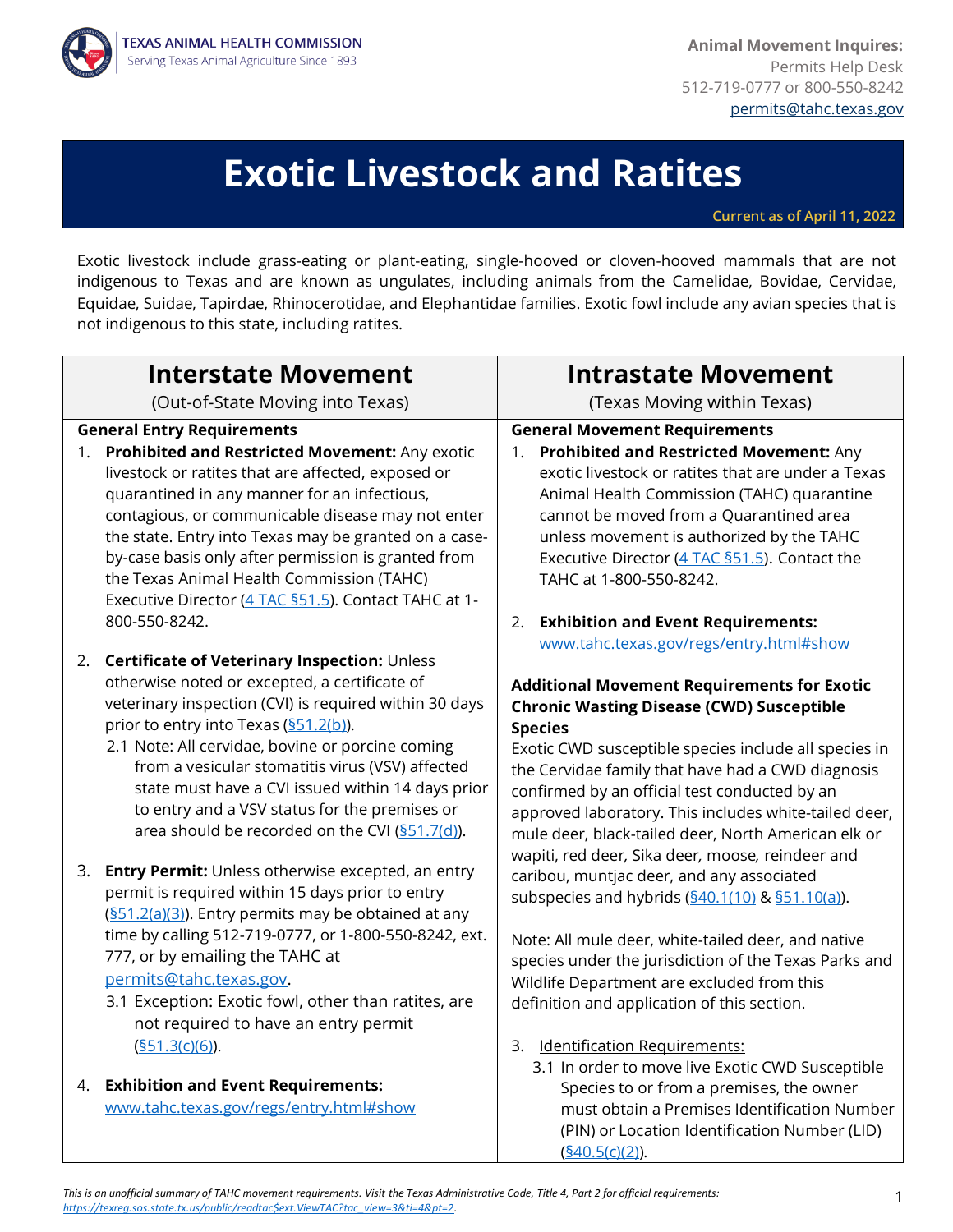

# **Interstate Movement**

(Out-of-State Moving into Texas)

5. **Official Identification:** Any animal requiring an official test, must have [official identification.](https://www.tahc.texas.gov/adt/pdf/ADT_OfficialIdentification.pdf)

#### **Additional Entry Requirements by Exotic Livestock Family**

#### 6. Camelidae Requirements

- 6.1 Camelidae is defined as members of the family of animals which include camels, lamas, vicunas & domestic members who include llama, alpaca, and guanaco  $(S36.1(1))$ .
- 6.2 Brucellosis or tuberculosis testing is not required at this time. The TAHC may require testing when there is an epidemiological risk of exposure or infection [\(§51.9\(a\)\(3\)\)](https://texreg.sos.state.tx.us/public/readtac$ext.TacPage?sl=R&app=9&p_dir=&p_rloc=&p_tloc=&p_ploc=&pg=1&p_tac=&ti=4&pt=2&ch=51&rl=9).

#### 7. Ratite Requirements

- 7.1 Ratites are exotic fowl with a flat breastbone and small or nonexistent wings, such as ostriches, emu, rheas, and kiwi [\(§36.1\(8\)\)](https://texreg.sos.state.tx.us/public/readtac$ext.TacPage?sl=R&app=9&p_dir=&p_rloc=&p_tloc=&p_ploc=&pg=1&p_tac=&ti=4&pt=2&ch=36&rl=1).
- 7.2 Official Identification: Each bird will be individually identified (RFID device, a permanently attached tag or an implanted electronic device (microchip)) [\(§51.9\(b\)\(1\)\)](https://texreg.sos.state.tx.us/public/readtac$ext.TacPage?sl=R&app=9&p_dir=&p_rloc=&p_tloc=&p_ploc=&pg=1&p_tac=&ti=4&pt=2&ch=51&rl=9).
- 7.3 A negative avian influenza test is required within 30 days prior to entry [\(§51.9\(b\)\(1\)\)](https://texreg.sos.state.tx.us/public/readtac$ext.TacPage?sl=R&app=9&p_dir=&p_rloc=&p_tloc=&p_ploc=&pg=1&p_tac=&ti=4&pt=2&ch=51&rl=9).
- 7.4 A negative Salmonella pullorum-typhoid test is required within 30 days prior to entry  $(§51.9(b)(1)).$  $(§51.9(b)(1)).$
- 7.5 Birds or hatching eggs must originate from flocks that show no evidence of infectious disease and have no history of avian influenza in the past six months  $(\frac{551.9(b)(1)}{2})$ .
- 7.6 Destined for slaughter only, may enter with an entry permit and either an owner-shipper statement or CVI without meeting the testing or identification requirements  $(\frac{551.9(b)(2)}{2})$ .
- 8. Exotic Bovidae Requirements
	- 8.1 Exotic Bovidae are non-indigenous members of the family of animals which includes water buffalo, gnu (wildebeest), addax, antelope and nilgai (among others) [\(§36.1\(3\)\)](https://texreg.sos.state.tx.us/public/readtac$ext.TacPage?sl=R&app=9&p_dir=&p_rloc=&p_tloc=&p_ploc=&pg=1&p_tac=&ti=4&pt=2&ch=36&rl=1).
	- 8.2 A negative brucellosis test is required within 30 days prior to entry  $(\frac{551.9(a)(2)}{2})$ .
	- 8.3 A negative tuberculosis test is required within 60 days prior to entry  $(\frac{551.9(a)(2)}{2})$ .

### **Intrastate Movement**

(Texas Moving within Texas)

- 3.2 Live exotic CWD susceptible species moved or transported within the state shall be identified with an official identification device, which may include an eartag that conforms to the USDA alphanumeric national uniform ear tagging system (NUES), a visible and legible animal identification number (AIN) or other identification methods approved by the TAHC, including a RFID device  $(\underline{§40.5(c)(1)})$ .
- 4. Movement Reporting Requirements:
	- 4.1 A complete [movement record](https://www.tahc.texas.gov/animal_health/elk-deer/PDF/13-05_ExoticCWDSusceptibleSpeciesMovementRecord.pdf) for all live exotic CWD susceptible species that are moved onto or off of a premises must be submitted to the TAHC within 48 hours of the movement, either in hard or electronic copy on forms provided or authorized by the TAHC [\(§40.5\(c\)\(4\)\)](https://texreg.sos.state.tx.us/public/readtac$ext.TacPage?sl=R&app=9&p_dir=&p_rloc=&p_tloc=&p_ploc=&pg=1&p_tac=&ti=4&pt=2&ch=40&rl=5).
		- 4.1.1 The person moving the exotic CWD susceptible species must have documentation with the exotic CWD susceptible species being moved to show compliance with the requirements (\$40.5(c)(4)).
		- 4.1.2 A copy of this documentation must be provided to any market selling these species [\(§40.5\(c\)\(4\)\)](https://texreg.sos.state.tx.us/public/readtac$ext.TacPage?sl=R&app=9&p_dir=&p_rloc=&p_tloc=&p_ploc=&pg=1&p_tac=&ti=4&pt=2&ch=40&rl=5).
		- 4.1.3 Direct movement reporting to one of the following:
			- (a) Texas Animal Health Commission, CWD Susceptible Species Reporting, P.O. Box 12966, Austin, Texas 78711-2966;
			- (b) by fax to (512) 719-0729; or
			- (c) by email to [CWD\\_reports@tahc.texas.gov](mailto:CWD_reports@tahc.texas.gov)  $(§40.5(c)(4)).$  $(§40.5(c)(4)).$
- 5. Annual Inventory & Mortality Logs
	- 5.1 An owner of a premises where exotic CWD susceptible species are located within a high fence must keep herd records that include an annual inventory and mortality log for all exotic CWD susceptible species [\(§40.5\(c\)\(3\)\)](https://texreg.sos.state.tx.us/public/readtac$ext.TacPage?sl=R&app=9&p_dir=&p_rloc=&p_tloc=&p_ploc=&pg=1&p_tac=&ti=4&pt=2&ch=40&rl=5).
	- 5.2 The inventory must be submitted to the TAHC on or before April 1 of each year [\(§40.5\(c\)\(3\)\)](https://texreg.sos.state.tx.us/public/readtac$ext.TacPage?sl=R&app=9&p_dir=&p_rloc=&p_tloc=&p_ploc=&pg=1&p_tac=&ti=4&pt=2&ch=40&rl=5).
	- 5.3 An annual inventory form can be obtained <u>here</u>.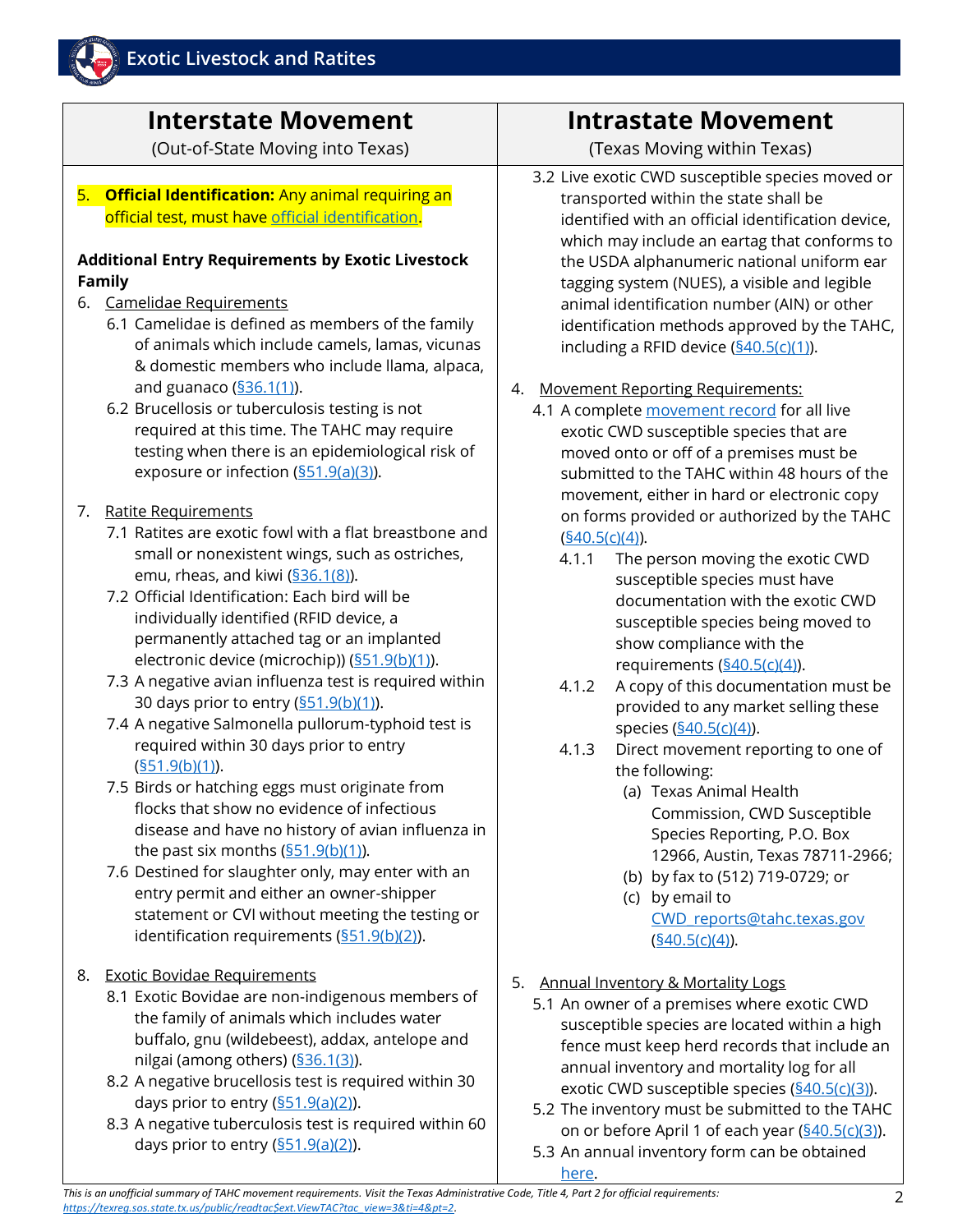

## **Interstate Movement**

(Out-of-State Moving into Texas)

- 9. Exotic Cervidae Requirements
	- 9.1 Exotic Cervidae are non-indigenous members of the family of animals which includes deer, elk, moose, caribou, reindeer and the sub-family musk deer [\(§36.1\(4\)\)](https://texreg.sos.state.tx.us/public/readtac$ext.TacPage?sl=R&app=9&p_dir=&p_rloc=&p_tloc=&p_ploc=&pg=1&p_tac=&ti=4&pt=2&ch=36&rl=1).
	- 9.2 A negative brucellosis test is required within 30 days prior to entry if the animals are from the Brucellosis Designated Surveillance Area (DSA) or for any free ranging exotic cervidae trapped for movement [\(§51.9\(a\)\(1\)\)](https://texreg.sos.state.tx.us/public/readtac$ext.TacPage?sl=R&app=9&p_dir=&p_rloc=&p_tloc=&p_ploc=&pg=1&p_tac=&ti=4&pt=2&ch=51&rl=9).
	- 9.3 Classified negative to two tuberculosis tests which were conducted no less than 90 days apart; the second test was conducted within 90 days prior to date of movement; and the animals were isolated from all other members of the herd during the testing period  $(\frac{551.10(c)(4)}{4})$ ; or
		- 9.3.1 Originate from an accredited free herd [\(§51.10\(c\)\(1\)\)](https://texreg.sos.state.tx.us/public/readtac$ext.TacPage?sl=R&app=9&p_dir=&p_rloc=&p_tloc=&p_ploc=&pg=1&p_tac=&ti=4&pt=2&ch=51&rl=10); or
		- 9.3.2 Originate from a qualified herd and have been classified negative to a tuberculosis test 90 days prior to movement. If the qualifying herd test was administered within 90 days of movement, the animal(s) do not require an additional test [\(§51.10\(c\)\(2\)\)](https://texreg.sos.state.tx.us/public/readtac$ext.TacPage?sl=R&app=9&p_dir=&p_rloc=&p_tloc=&p_ploc=&pg=1&p_tac=&ti=4&pt=2&ch=51&rl=10); or
		- 9.3.3 Originate from a monitored herd and have been classified negative to an official tuberculosis test 90 days prior to the date of movement  $(\frac{§51.10(c)(3)}{§}$ ; or
		- 9.3.4 Be less than 12 months of age, originate and were born in accredited, qualified, or monitored herds and have not been exposed to cervids from a lower status [\(§51.10\(c\)\(5\)\)](https://texreg.sos.state.tx.us/public/readtac$ext.TacPage?sl=R&app=9&p_dir=&p_rloc=&p_tloc=&p_ploc=&pg=1&p_tac=&ti=4&pt=2&ch=51&rl=10).
		- 9.3.5 Cervids moving from an American Zoo and Aquarium Association (AZAA) accredited facility directly to another facility accredited by the AZAA are exempt from these entry requirements provided those cervids being moved are not commingled with cervids from other sources during the transfer  $(§51.10(c)(6))$ .
	- 9.4 Cervids originating from the tuberculosis restricted zone(s) in Michigan shall be tested in accordance with Title 9 of the Code of Federal Regulations, Part 77, prior to entry with results recorded on the CVI  $(§51.10(c)(7))$ .

## **Intrastate Movement**

(Texas Moving within Texas)

5.4 A mortality log can be obtained [here.](https://www.tahc.texas.gov/animal_health/elk-deer/PDF/17-10_ExoticCWDSusceptibleSpeciesMortalityRecord.pdf)

- 6. Dealer Requirements
	- 6.1 A dealer is a person engaged in the business of buying or selling exotic CWD susceptible species in commerce on the person's own account, as an employee or agent of a vendor, purchaser, or both, or on a commission basis [\(§40.5\(h\)\)](https://texreg.sos.state.tx.us/public/readtac$ext.TacPage?sl=R&app=9&p_dir=&p_rloc=&p_tloc=&p_ploc=&pg=1&p_tac=&ti=4&pt=2&ch=40&rl=5).
	- 6.2 A dealer must maintain records for all exotic CWD susceptible species transported within the state or where there is a transfer of ownership, and provide these to TAHC personnel upon request (**§40.5(h**).
	- 6.3 Records required to be kept under the provisions of this section must be maintained for not less than five years and must include the following information:
		- (a) Owner's name;
		- (b) Location where the animal was sold or purchased;
		- (c) Official ID and/or Ranch tag (additional field for retag);
		- (d) Sex and age of animal;
		- (e) Source of animal (if purchased addition);
		- (f) Movement to other premises; and
		- (b) Disposition of the animal  $(\frac{§40.5(h)}{).}$
	- 6.4 To maintain separate herd status for the animals a dealer sells, a dealer shall maintain separate herd facilities and separate water sources; there shall be at least 30 feet between the perimeter fencing around separate herds; and no commingling of animals may occur. Movement of animals between herds must be recorded as if they were separately owned herds  $(\frac{§40.5(h)}{).}$
- 6. CWD Movement Restriction Zones
	- 7.1 Containment Zones: No exotic CWD susceptible species may be transported outside a Containment Zone (CZ) unless from a herd with a Certified Status as established through [§40.3\(c\)\(6\)](https://texreg.sos.state.tx.us/public/readtac$ext.TacPage?sl=R&app=9&p_dir=&p_rloc=&p_tloc=&p_ploc=&pg=1&p_tac=&ti=4&pt=2&ch=40&rl=3) (relating to Herd Status Plans for Cervidae) (\$40.6(c)(1)).

*This is an unofficial summary of TAHC movement requirements. Visit the Texas Administrative Code, Title 4, Part 2 for official requirements: [https://texreg.sos.state.tx.us/public/readtac\\$ext.ViewTAC?tac\\_view=3&ti=4&pt=2.](https://texreg.sos.state.tx.us/public/readtac$ext.ViewTAC?tac_view=3&ti=4&pt=2)*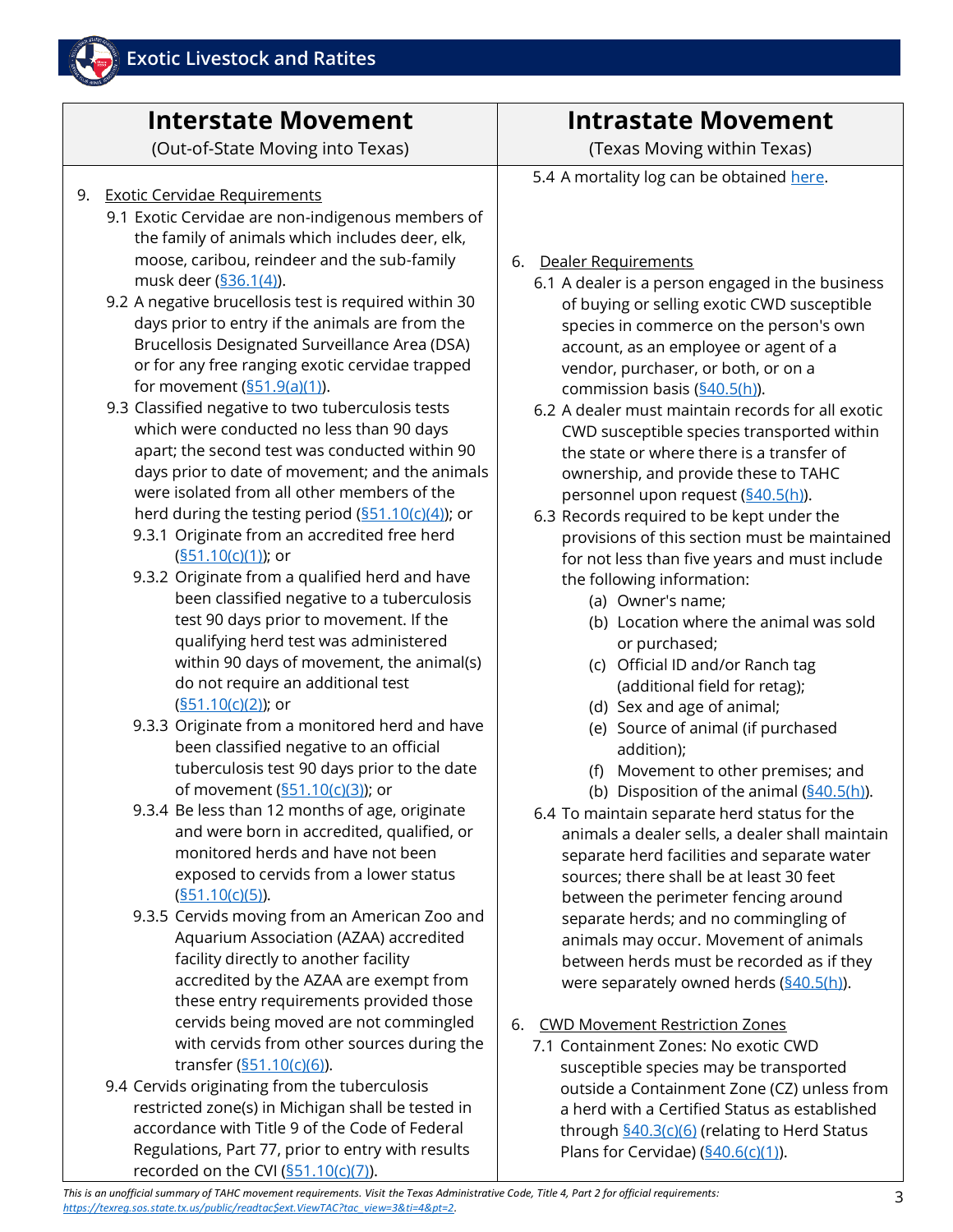## **Interstate Movement**

(Out-of-State Moving into Texas)

- 9.5 Additional movement requirements for exotic chronic wasting disease (CWD) susceptible species:
	- 9.5.1 Exotic CWD susceptible species include all species in the Cervidae family that have had a CWD diagnosis confirmed by an official test conducted by an approved laboratory. This includes white-tailed deer, mule deer, blacktailed deer, North American elk or wapiti, red deer*,* Sika deer*,* moose*,* reindeer and caribou, muntjac deer, and any associated subspecies and hybrids (\$40.1(10) & [§51.10\(a\)\)](https://texreg.sos.state.tx.us/public/readtac$ext.TacPage?sl=R&app=9&p_dir=&p_rloc=&p_tloc=&p_ploc=&pg=1&p_tac=&ti=4&pt=2&ch=51&rl=10).
	- 9.5.2 All requests for entry must be in writing, accompanied with the information necessary to support import qualifications of the animal(s), and submitted at least 10 working days prior to the proposed entry date. The application must be accompanied by the owner's statement that to his/her knowledge the animal (or donor animals) to be imported have never come in contact with equipment or resided on a premises where CWD has been diagnosed [\(§51.10\(a\)\)](https://texreg.sos.state.tx.us/public/readtac$ext.TacPage?sl=R&app=9&p_dir=&p_rloc=&p_tloc=&p_ploc=&pg=1&p_tac=&ti=4&pt=2&ch=51&rl=10).
	- 9.5.3 The applicant must identify the herd of origin and herd of destination on both the permit application and CVI  $(§51.10(b)).$  $(§51.10(b)).$
	- 9.5.4 The cervid(s), to be imported, shall be identified to their herd of origin by a minimum of two official unique identifiers to include, but not limited to, a legible tattoo, USDA approved eartag, breed registration, RFID device or other TAHC-approved permanent identification method [\(§51.10\(b\)\)](https://texreg.sos.state.tx.us/public/readtac$ext.TacPage?sl=R&app=9&p_dir=&p_rloc=&p_tloc=&p_ploc=&pg=1&p_tac=&ti=4&pt=2&ch=51&rl=10).
	- 9.5.5 The applicant must provide documentation showing the animal(s) originate from a herd that has achieved Certified status in an Approved State CWD Herd Certification Program in compliance with the interstate movement requirements of the May 2019 USDA CWD Herd Certification

### **Intrastate Movement**

(Texas Moving within Texas)

- 7.2 Surveillance Zones: Prior to the movement of an exotic CWD susceptible species outside a Surveillance Zone (SZ) or from one premises in the SZ to another premises within the SZ, the premises of origin shall have an epidemiological risk assessment conducted by the TAHC  $(§40.6(d)(1)).$  $(§40.6(d)(1)).$
- 7.3 No exotic CWD susceptible species may be released within a CZ or SZ outside a high fence premises  $(§40.6(c)(2)$  &  $§40.6(d)(2)$ .
- 7.4 For carcass movement restrictions and requirements visit  $(\frac{§40.6(c)(4)}{4})$ .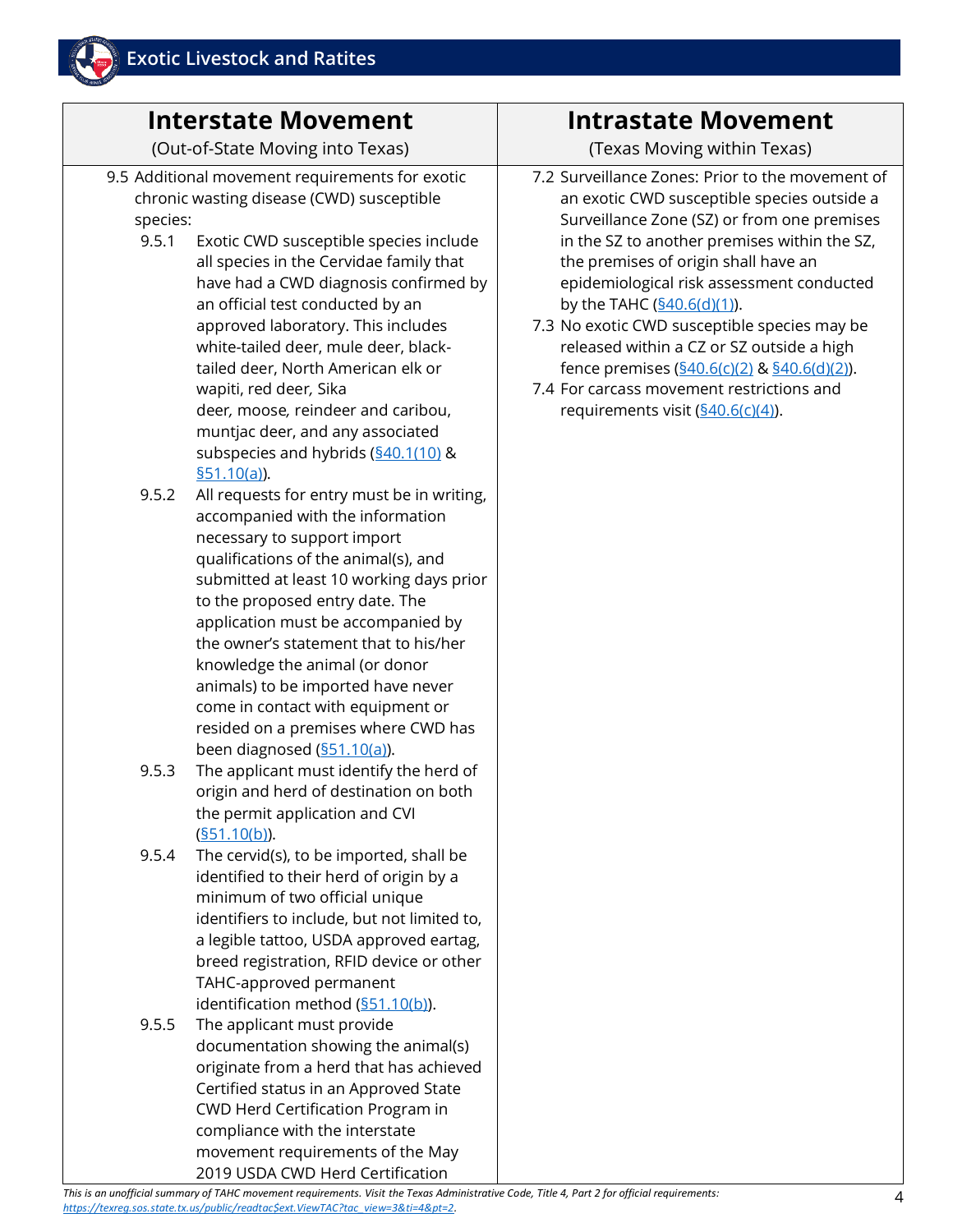

| <b>Interstate Movement</b><br>(Out-of-State Moving into Texas)                                                                                                                                                                                                                                                                                                                                                                                                                                                                                                                                                                                                                                                                                                                                                                                                                                                                                                                                           | <b>Intrastate Movement</b><br>(Texas Moving within Texas)                                 |
|----------------------------------------------------------------------------------------------------------------------------------------------------------------------------------------------------------------------------------------------------------------------------------------------------------------------------------------------------------------------------------------------------------------------------------------------------------------------------------------------------------------------------------------------------------------------------------------------------------------------------------------------------------------------------------------------------------------------------------------------------------------------------------------------------------------------------------------------------------------------------------------------------------------------------------------------------------------------------------------------------------|-------------------------------------------------------------------------------------------|
| Program Standards and 9 CFR, Part 55<br>and 81, for a minimum of five years and<br>is more than 25 miles from a location<br>where CWD has been confirmed or as<br>otherwise been epidemiologically<br>determined by the TAHC Executive<br>Director (§51.10(b)).                                                                                                                                                                                                                                                                                                                                                                                                                                                                                                                                                                                                                                                                                                                                          | Exotic Livestock and Ratites intrastate movement<br>requirements are listed on pages 1-4. |
| 10. Exotic Swine Requirements<br>10.1 Exotic swine includes Russian wild boars, African<br>wild pigs and warthogs (among others).<br>10.2 A negative brucellosis test is required within 30<br>days prior to entry or be from a brucellosis<br>validated free swine herd $(\frac{551.9(a)(4)}{4})$ .<br>10.3 A negative pseudorabies test is required within<br>30 days prior to entry or be from a pseudorabies<br>qualified free herd (\$51.9(a)(4)).                                                                                                                                                                                                                                                                                                                                                                                                                                                                                                                                                  |                                                                                           |
| 11. Exotic Equidae Requirements<br>11.1 Exotic Equidae includes zebras and all other<br>Equidae not indigenous to Texas.<br>11.2 Unless excepted, proof of a negative equine<br>infectious anemia (EIA) test within the previous<br>12 months prior to entry (\$51.13(a)).<br>11.2.1 Exceptions:<br>(a) Equine may enter Texas when<br>consigned directly to a veterinary<br>hospital or clinic for treatment or for<br>usual veterinary procedures when<br>accompanied by an entry permit<br>number. Following release by the<br>veterinarian, equine must be returned<br>immediately to the state of origin by the<br>most direct route (\$51.13(a)(3)); or,<br>(b) Equine entering Texas for sale at a<br>livestock market, may first be consigned<br>directly to a veterinary hospital or clinic<br>for issuance of the certificate of<br>veterinary inspection and/or EIA testing,<br>when accompanied by an entry permit<br>$(S51.13(a)(5))$ ; or,<br>(c) Equine may enter Texas for shows, fairs, |                                                                                           |
| exhibitions or assembly purposes when<br>accompanied by a valid equine<br>interstate passport or equine<br>identification card or equine go pass<br>and a completed VS Form 10-11<br>showing negative results to an official                                                                                                                                                                                                                                                                                                                                                                                                                                                                                                                                                                                                                                                                                                                                                                             |                                                                                           |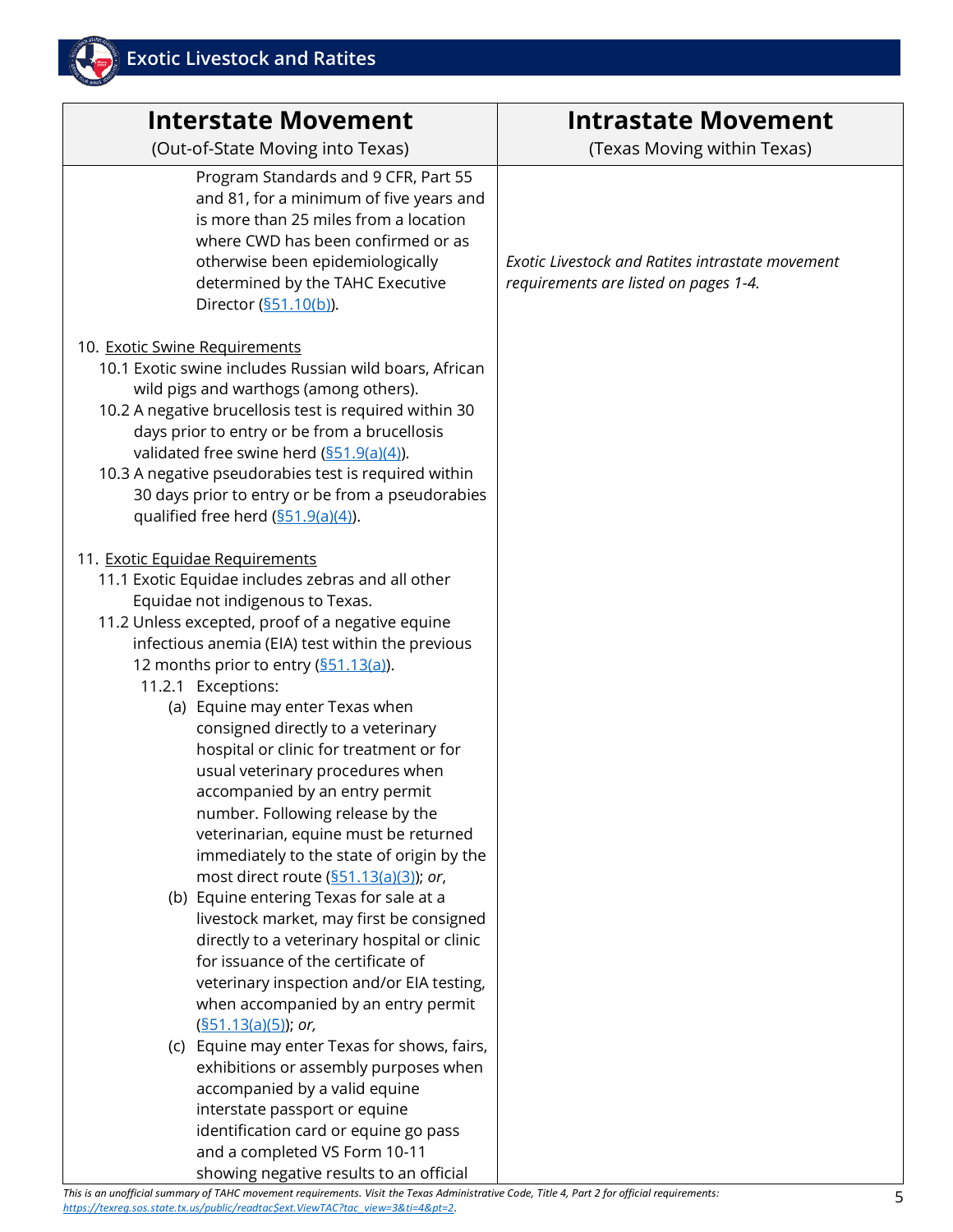

#### **Intrastate Movement**

(Texas Moving within Texas)

*Exotic Livestock and Ratites intrastate movement requirements are listed on pages 1-4.*

and that the equine had a rectal temperature of 101° F. or less at the